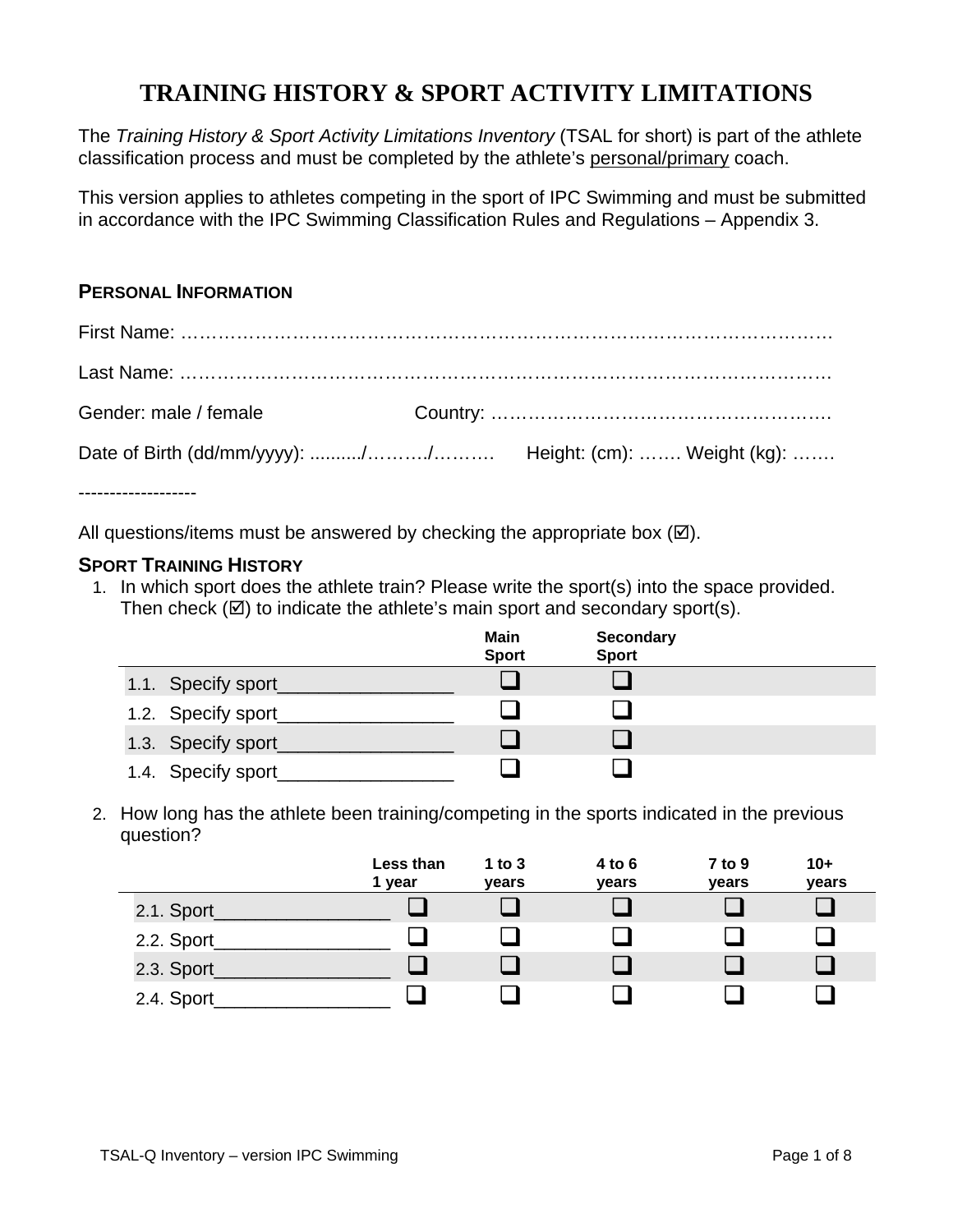3. During the sport season, how many *hours a week* does the athlete train?

|                      | <b>Less than</b><br>4 hours | 4 to 9<br>hours | 10 to 15<br>hours | 16 to 20<br>hours | $21+$<br>hours |
|----------------------|-----------------------------|-----------------|-------------------|-------------------|----------------|
| 3.1. Main sport      |                             |                 |                   |                   |                |
| 3.2. Secondary sport |                             |                 |                   |                   |                |
| 3.3. Other, specify  |                             |                 |                   |                   |                |

4. How many *months of the year* does the athlete train?

|                      | Less than<br>4 month | 4 to 5<br>months | 6 to 7<br>months | 8 to 9<br>months | $10+$<br>months |
|----------------------|----------------------|------------------|------------------|------------------|-----------------|
| 4.1. Main sport      |                      |                  |                  |                  |                 |
| 4.2. Secondary sport |                      |                  |                  |                  |                 |
| 4.3. Other, specify  |                      |                  |                  |                  |                 |

### **SPORT ACTIVITY LIMITATIONS**

Note/Instructions: Included in this section are questions/items designed to determine the effects of an athlete's intellectual impairment on his/her main sport. To ensure an accurate profile, it is essential that each question/item be considered in relation to the *athlete's overall training history, for as long as you have worked with the athlete—not just their present level in sport development*.

For each question, please indicate whether the item is an ongoing concern, a past concern, or never a concern (by checking the appropriate  $\boxtimes$ ). If an item does not apply to the athlete's sport, please check the "does not apply to the sport" box  $(\boxtimes)$ .

5. Does the athlete have difficulty *learning* skills required for his/her sport?

|                                                                                                                                                              | Ongoing<br>concern | <b>Past</b><br>concern | Never a<br>concern | Does not<br>apply to<br>the sport |  |
|--------------------------------------------------------------------------------------------------------------------------------------------------------------|--------------------|------------------------|--------------------|-----------------------------------|--|
| 5.1. Physical skills                                                                                                                                         |                    |                        |                    |                                   |  |
| 5.2. Movement sequencing<br>& planning skills (i.e., skills that<br>must be completed in a<br>particular order, which required<br>coordination and planning) |                    |                        |                    |                                   |  |
| 5.3. Technical skills of the sport                                                                                                                           |                    |                        |                    |                                   |  |
| (e.g., start & turning technique)<br>5.4. Strategies of the sport<br>(e.g., swim pacing)                                                                     |                    |                        |                    |                                   |  |
| 5.5. Rules of the sport                                                                                                                                      |                    |                        |                    |                                   |  |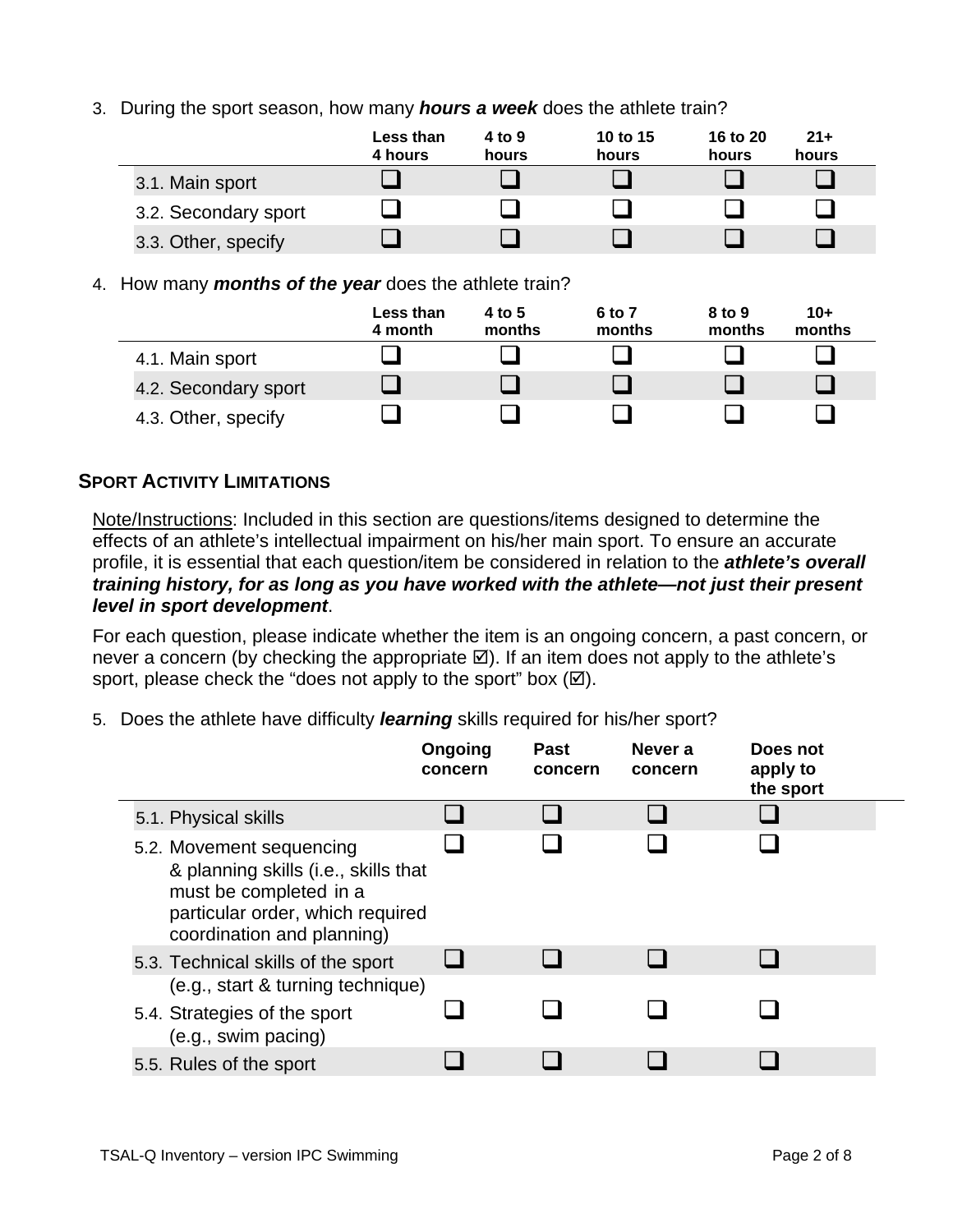### 6. Does the athlete have difficulty with *self-regulation in learning sport skills*?

|                                                          | Ongoing<br>concern | <b>Past</b><br>concern | Never a<br>concern | Does not<br>apply to<br>the sport |  |
|----------------------------------------------------------|--------------------|------------------------|--------------------|-----------------------------------|--|
| 6.1. Recognizing his/her own<br>errors in skill learning |                    |                        |                    |                                   |  |
| 6.2. Correcting his/her own errors<br>in skill learning  |                    |                        |                    |                                   |  |

7. Does the athlete have difficulty *maintaining sport skill learning*?

|                                             | Ongoing<br>concern | <b>Past</b><br>concern | Never a<br>concern | Does not<br>apply to<br>the sport |  |
|---------------------------------------------|--------------------|------------------------|--------------------|-----------------------------------|--|
| 7.1. From one training day<br>to another    |                    |                        |                    |                                   |  |
| 7.2. From one training season<br>to another |                    |                        |                    |                                   |  |

#### 8. Does the athlete have difficulty *applying* (using/doing) skills required for his/her sport?

|                                                                                                                                                                 | Ongoing<br>concern | <b>Past</b><br>concern | Never a<br>concern | Does not<br>apply to<br>the sport |  |
|-----------------------------------------------------------------------------------------------------------------------------------------------------------------|--------------------|------------------------|--------------------|-----------------------------------|--|
| 8.1. Physical skills                                                                                                                                            |                    |                        |                    |                                   |  |
| Training                                                                                                                                                        |                    |                        |                    |                                   |  |
| Competition                                                                                                                                                     |                    |                        |                    |                                   |  |
| 8.2. Movement sequencing<br>& planning skills (i.e., skills<br>that must be completed<br>in a particular order, which<br>required coordination and<br>planning) |                    |                        |                    |                                   |  |
| Training                                                                                                                                                        |                    |                        |                    |                                   |  |
| Competition                                                                                                                                                     |                    |                        |                    |                                   |  |
| 8.3. Technical skills of the sport<br>(e.g., start & turning technique)                                                                                         |                    |                        |                    |                                   |  |
| Training                                                                                                                                                        |                    |                        |                    |                                   |  |
| Competition                                                                                                                                                     |                    |                        |                    |                                   |  |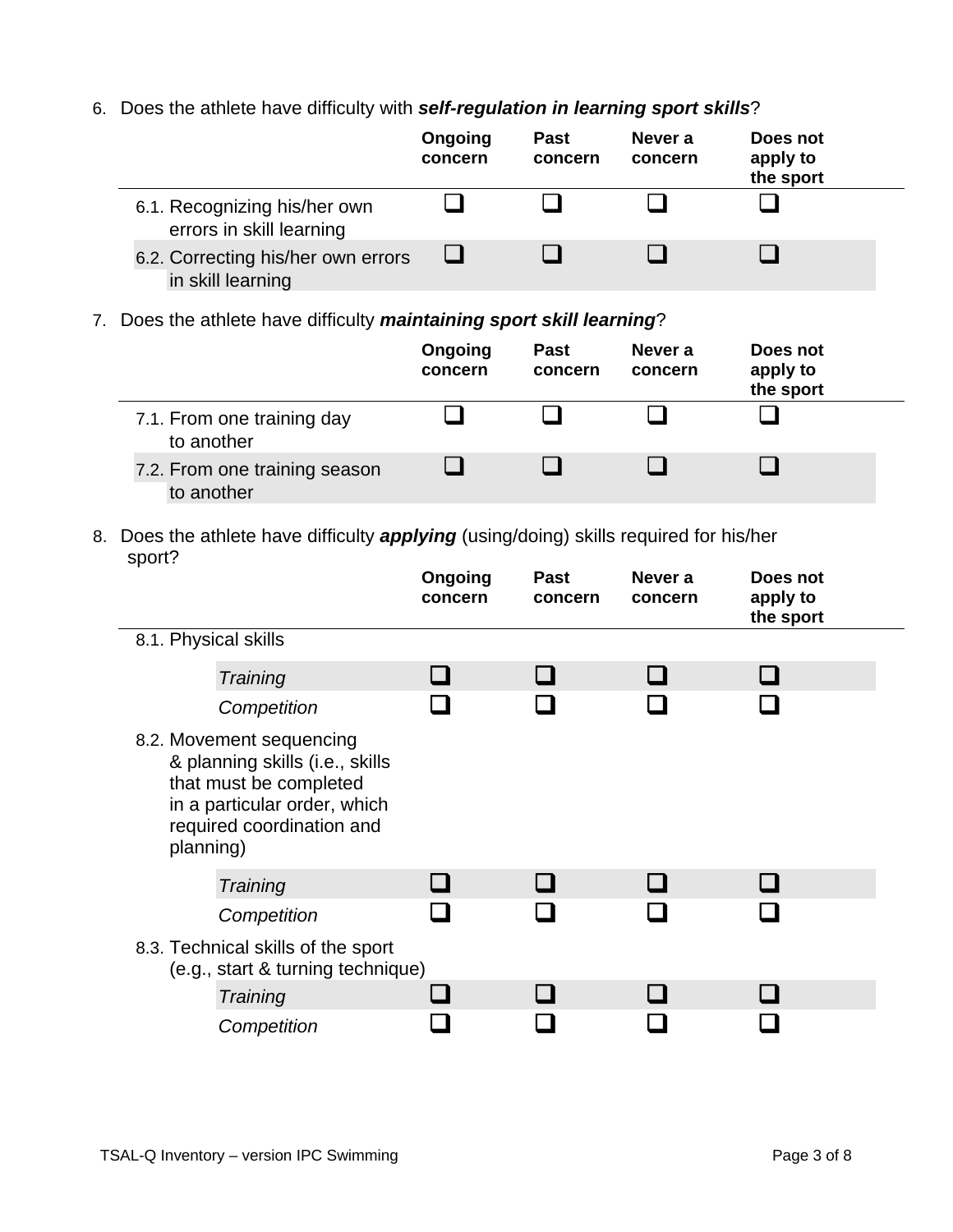|    |                                                                                                                                                                                   | Ongoing<br>concern | <b>Past</b><br>concern | Never a<br>concern | Does not<br>apply to<br>the sport |  |
|----|-----------------------------------------------------------------------------------------------------------------------------------------------------------------------------------|--------------------|------------------------|--------------------|-----------------------------------|--|
|    | 8.4. Strategies of the sport<br>(e.g., swim pacing)                                                                                                                               |                    |                        |                    |                                   |  |
|    | Training                                                                                                                                                                          |                    |                        |                    |                                   |  |
|    | Competition                                                                                                                                                                       |                    |                        |                    |                                   |  |
|    | 8.5. Rules of the sport                                                                                                                                                           |                    |                        |                    |                                   |  |
|    | Training                                                                                                                                                                          |                    |                        |                    |                                   |  |
|    | Competition                                                                                                                                                                       |                    |                        |                    |                                   |  |
| 9. | Does the athlete have difficulty following directions and managing his/her behaviour                                                                                              |                    |                        |                    |                                   |  |
|    | (without supervision) in sport?                                                                                                                                                   | Ongoing<br>concern | <b>Past</b><br>concern | Never a<br>concern | Does not<br>apply to<br>the sport |  |
|    | 9.1. Does he/she follow the coaches<br>instructions during:                                                                                                                       |                    |                        |                    |                                   |  |
|    | Training                                                                                                                                                                          |                    | - 1                    |                    |                                   |  |
|    | Competition                                                                                                                                                                       |                    |                        |                    |                                   |  |
|    | 9.2. Does he/she obey the<br>decisions of officials<br>(e.g., referees) during:                                                                                                   |                    |                        |                    |                                   |  |
|    | Competition                                                                                                                                                                       |                    |                        |                    |                                   |  |
|    | 9.3. Does he/she have difficulty<br>accurately completing assigned<br>tasks independently (e.g., completing<br>required repetitions, number of laps,<br>warm-up routines) during: |                    |                        |                    |                                   |  |
|    | Training                                                                                                                                                                          |                    |                        |                    |                                   |  |
|    | Competition                                                                                                                                                                       |                    |                        |                    |                                   |  |
|    | 10. Does the athlete have difficulty with social and other skills required in sport?                                                                                              | Ongoing<br>concern | Past<br>concern        | Never a<br>concern | Does not<br>apply to<br>the sport |  |
|    | 10.1. Does he/she appropriately                                                                                                                                                   |                    |                        |                    |                                   |  |
|    | interact with team mates during:                                                                                                                                                  |                    |                        |                    |                                   |  |
|    | Training                                                                                                                                                                          |                    |                        |                    |                                   |  |
|    | Competition                                                                                                                                                                       |                    |                        |                    |                                   |  |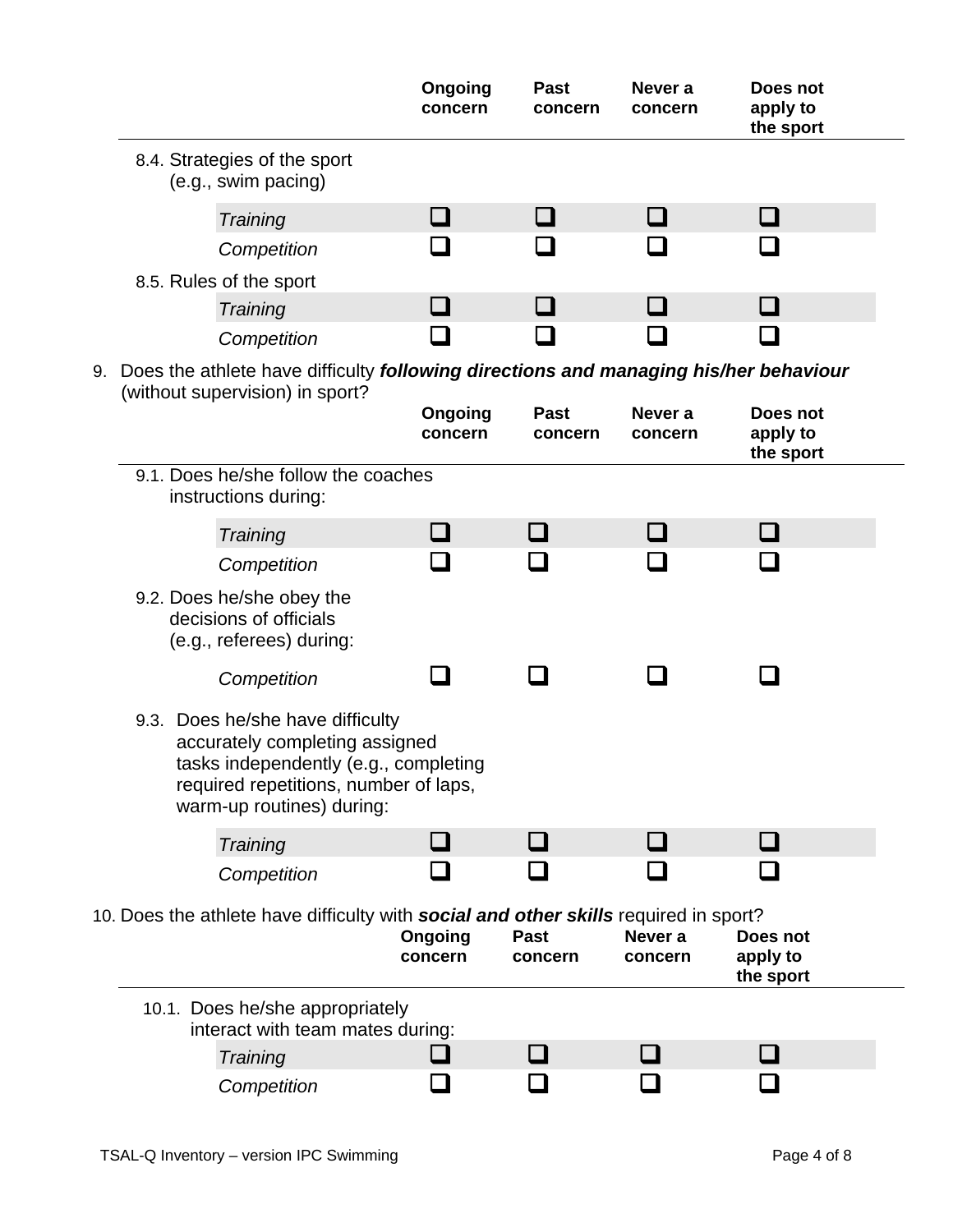|                                                                                            | Ongoing<br>concern | <b>Past</b><br>concern | Never a<br>concern | Does not<br>apply to<br>the sport |  |
|--------------------------------------------------------------------------------------------|--------------------|------------------------|--------------------|-----------------------------------|--|
| 10.2. Does he/she appropriately<br>interact with other competitors<br>/opponents during:   |                    |                        |                    |                                   |  |
| Competition                                                                                |                    |                        |                    |                                   |  |
| 10.3. Does he/she appropriately<br>interact with coaches during:                           |                    |                        |                    |                                   |  |
| Training                                                                                   |                    |                        |                    |                                   |  |
| Competition                                                                                |                    |                        |                    |                                   |  |
| 10.4. Does he/she appropriately<br>respond to decisions of officials<br>(referees) during: |                    |                        |                    |                                   |  |
| Competition                                                                                |                    |                        |                    |                                   |  |
| 10.5. Does he/she demonstrate<br>"sportsmanship" during:                                   |                    |                        |                    |                                   |  |
| Training                                                                                   |                    |                        |                    |                                   |  |
| Competition                                                                                |                    |                        |                    |                                   |  |
| 10.6. Does he/she make appropriate<br>decisions during:                                    |                    |                        |                    |                                   |  |
| Training                                                                                   |                    |                        |                    |                                   |  |
| Competition                                                                                |                    |                        |                    |                                   |  |
| 10.7. Does he/she communicate<br>appropriately during:                                     |                    |                        |                    |                                   |  |
| Training                                                                                   |                    |                        |                    |                                   |  |
| Competition                                                                                |                    |                        |                    |                                   |  |
| 10.8. Does he/she have difficulty<br>with motivation during:                               |                    |                        |                    |                                   |  |
| Training                                                                                   |                    |                        |                    |                                   |  |
| Competition                                                                                |                    |                        |                    |                                   |  |
| 10.9. Does he/she have difficulty<br>controlling their emotions during:                    |                    |                        |                    |                                   |  |
| Training                                                                                   |                    |                        |                    |                                   |  |
| Competition                                                                                |                    |                        |                    |                                   |  |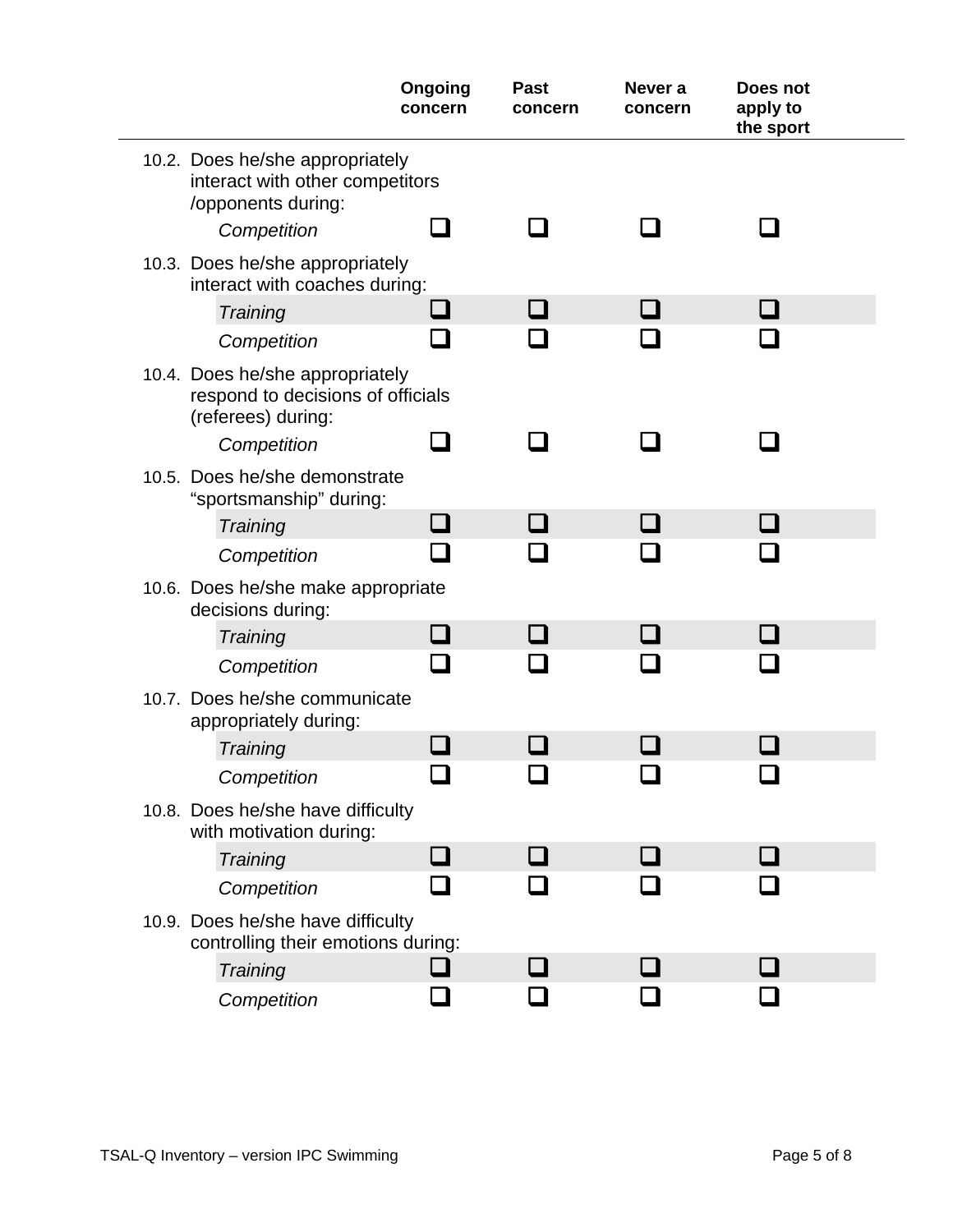## **Swimming Performance & Training Environment**

| <b>Freestyle</b>    | Min | <b>Sec</b> | 1/100 | 25m/50m pool |
|---------------------|-----|------------|-------|--------------|
| 50                  |     |            |       |              |
| 100                 |     |            |       |              |
| 200                 |     |            |       |              |
| 400                 |     |            |       |              |
| <b>Backstroke</b>   | Min | <b>Sec</b> | 1/100 | 25m/50m pool |
| 50                  |     |            |       |              |
| 100                 |     |            |       |              |
| 200                 |     |            |       |              |
| 400                 |     |            |       |              |
| <b>Breaststroke</b> | Min | <b>Sec</b> | 1/100 | 25m/50m pool |
| 50                  |     |            |       |              |
| 100                 |     |            |       |              |
| 200                 |     |            |       |              |
| 400                 |     |            |       |              |
|                     |     |            |       |              |

#### Best Performances **over the last 12 months**

Give your best times in the **main** stroke/distance in each of the past 5 years.

|                     | <b>Distance</b> | Time | vear |
|---------------------|-----------------|------|------|
| Feestyle            |                 |      |      |
| <b>Backstroke</b>   |                 |      |      |
| <b>Breaststroke</b> |                 |      |      |

How many individual races did you swim last year? …………………………………………………..

What stroke/distance do you train most for? ……………………………………………………………

How much have you trained **in water** over the last 12 months?

Months? .......... Average hours/week? ………. Average km/week? ……….

Is the training-and competition history of the swimmer systematically recorded?

- $\Box$  ves, in detail
- $\Box$  all the main events
- $\Box$  very little

How much have you trained **outside the water** over the last 12 months?

| Endurance (running, cycling, ) Months? |         | Average hours/week? |
|----------------------------------------|---------|---------------------|
| Strength                               | Months? | Average hours/week? |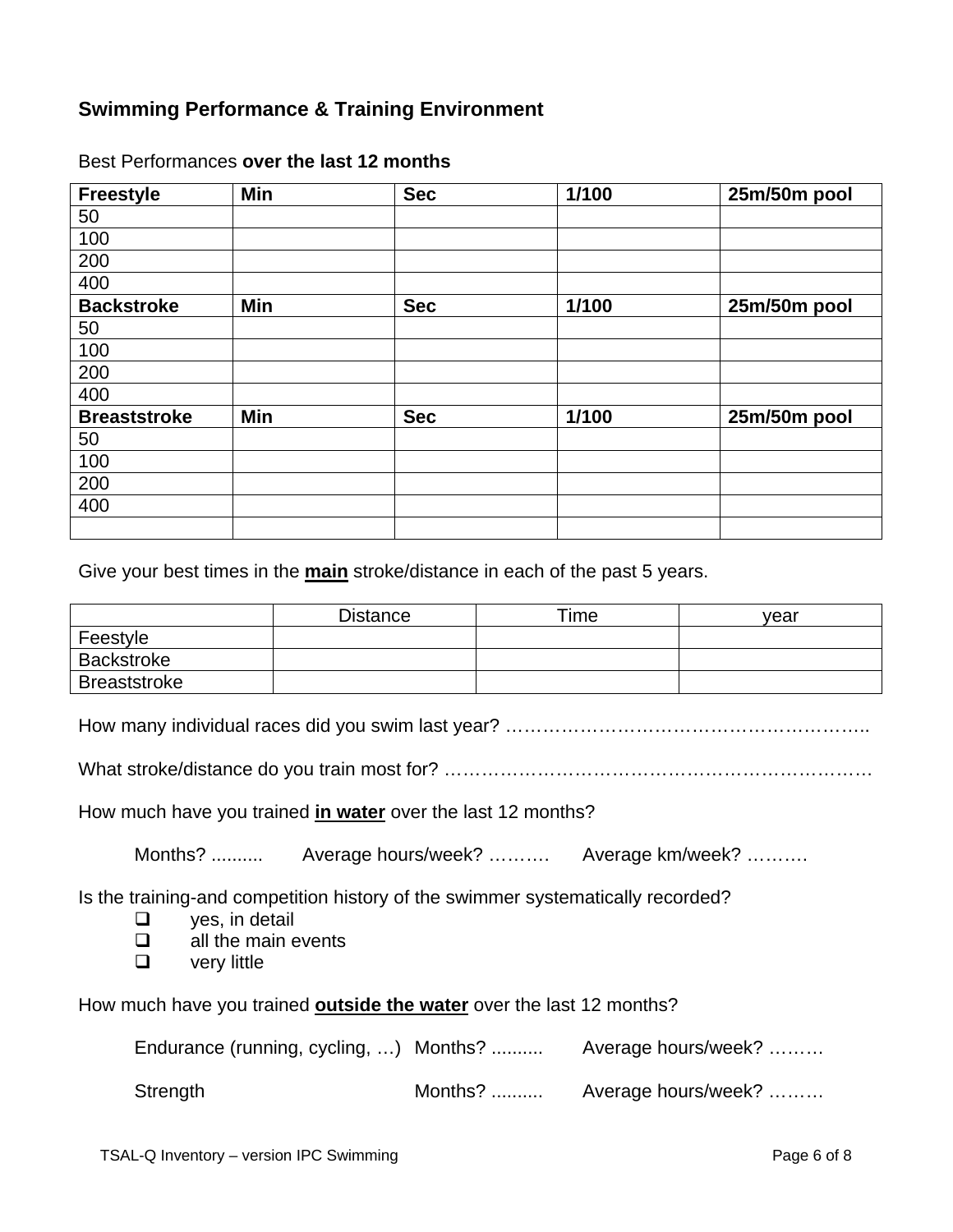Flexibility Months? .......... Average hours/week? ………

How is your (main) training group configured?

- $\Box$  Exclusively swimmers with disability
- $\Box$  Mostly swimmers with disability
- $\Box$  Mostly swimmers without disability

Do you have good pool access?

- $\Box$  Yes, very good the pool has all I need
- **D** Fairly good
- □ No, not at all, needs much better

Do you have good access to other training facilities

- $\Box$  Yes, very good the facilities have all I need
- **D** Fairly good
- □ No, not at all, needs much better

# **Athlete Declaration**

I hereby verify that I acknowledge and accept full responsibility for the honesty and accuracy of the information contained in this Training History and Sport Activity Limitations Inventory.

\_\_\_\_\_\_\_\_\_\_\_\_\_\_\_\_\_\_\_\_\_\_\_\_\_ \_\_\_\_\_\_\_\_\_\_\_\_\_\_\_\_\_\_\_\_\_\_\_\_\_ \_\_\_\_\_\_\_\_\_\_\_\_ (Athlete - Printed name) (Signature) (Date)

### **Coach's Information**

How long are you training and coaching this athlete? \_\_\_\_\_\_\_\_\_\_\_\_\_\_\_\_\_\_\_\_\_\_\_\_\_\_\_

In what sport and for how long have you coached the athlete for whom you have completed this questionnaire? Please indicate your answer by writing checking the appropriate boxes  $(\mathbf{\nabla}).$ 

|         | Less than | 1 to $3$ | 4 to 6 | $7 +$ |  |
|---------|-----------|----------|--------|-------|--|
|         | 1 year    | years    | years  | years |  |
| Sport _ |           |          |        |       |  |
| Sport   |           |          |        |       |  |
| Sport   |           |          |        |       |  |
| Sport   |           |          |        |       |  |